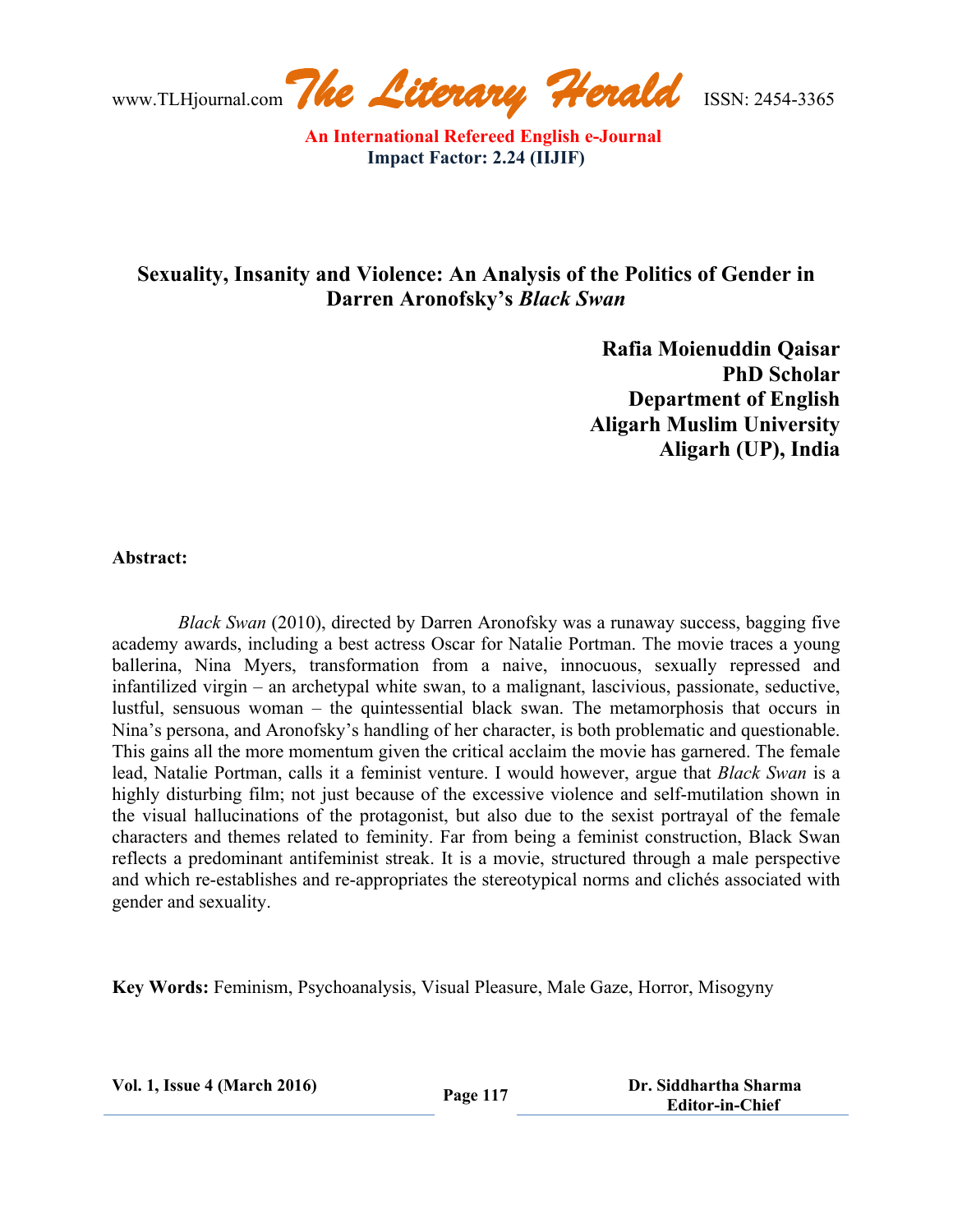## **Sexuality, Insanity and Violence: An Analysis of the Politics of Gender in Darren Aronofsky's** *Black Swan*

**Rafia Moienuddin Qaisar PhD Scholar Department of English Aligarh Muslim University Aligarh (UP), India**

Cinema has gradually evolved into a ubiquitous form of art. It acts as a potent tool for implementing change and reflecting the mutable states of the society during different periods of time. Therefore it is on the cinematic screen that the gender biases of an inherently misogynistic society can be most seen to manifest themselves. A study of the language of the cinema and of the representation or misrepresentation of the female characters reveals the dominance of the masculine over the feminine and exposes the convoluted web of gender politics into play.

The life of the protagonist in the film *Black Swan* is governed by the soul motto of securing the lead in the coveted production, *Swan Lake*. Nina is informed by the lead choreographer, Thomas Leroy, that she is tailor made for the role of the white swan, which requires technical perfection, grace and delicacy, but lacks the passion required to portray the erotically desirable, sensually potent and sexually empowered black swan. What Nina then seems to need is a "letting go" and "loosening up" of the self; a coming of age; a breaking off, of the smothering bond between her and her over-bearing Freudian mother. In other words, Nina who had for so long been trapped under the influence of the maternal superego and been turned into a frigid desexualized being now needs to step into the phallic order and embrace her heterosexual desires.

Feminist film critic Laura Mulvey points out that Western cinema has been centered on the politics of gender stratification. It works through the gratification of the male gaze. She argues that a female is reduced to a mere "sexual spectacle", to be appraised, fantasized, chastised and objectified by her socially dominant counterpart (342-243). This becomes evident right at the beginning of the film, when Thomas announces an opening of the slot for the female lead in the production, *Swan Lake;* resulting in an ugly rivalry and an aggressive vying for the spot amongst the ballerinas. Women are presented as irrational, petty, despotic objects,

| <b>Vol. 1, Issue 4 (March 2016)</b> | Page 118 | Dr. Siddhartha Sharma  |
|-------------------------------------|----------|------------------------|
|                                     |          | <b>Editor-in-Chief</b> |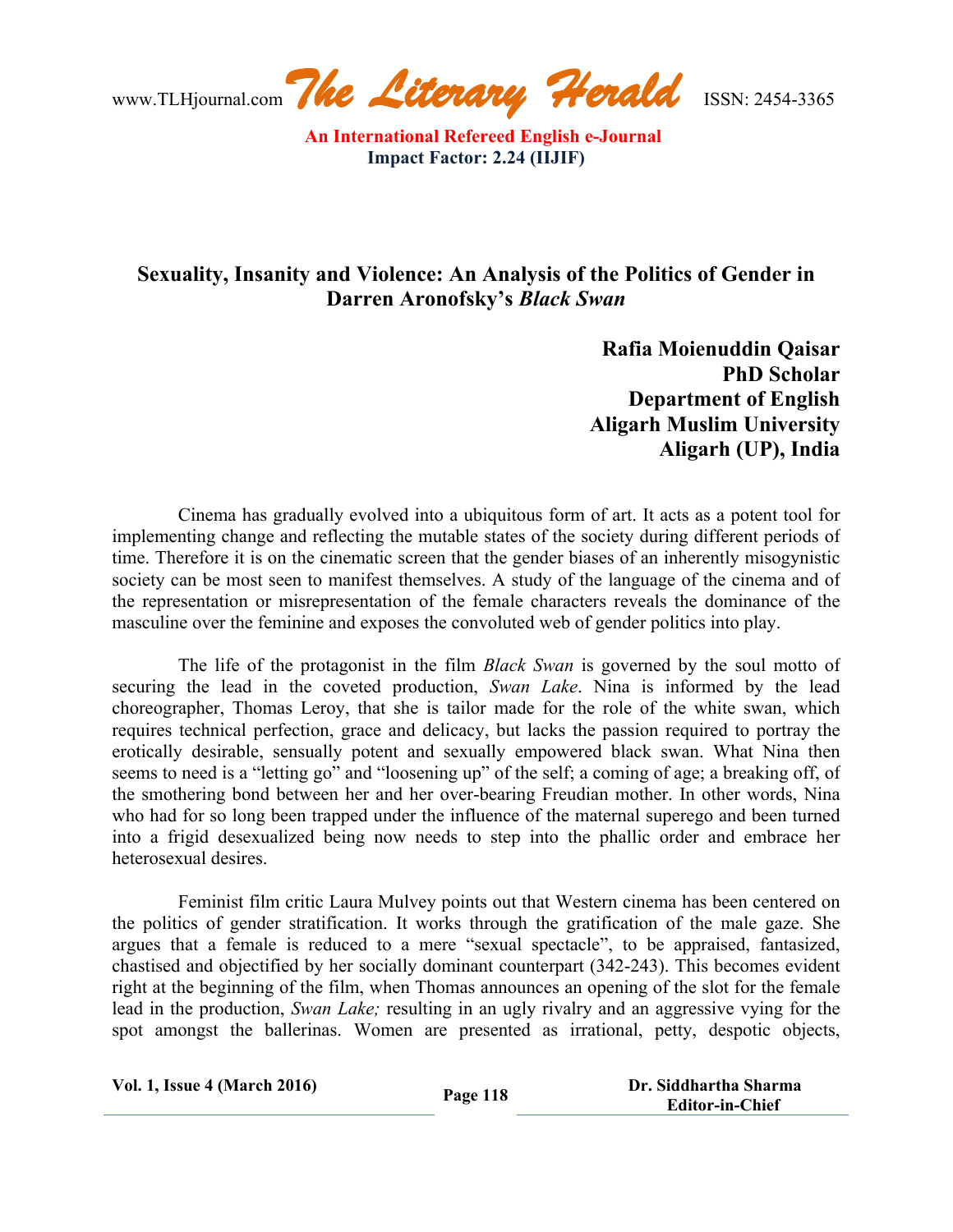www.TLHjournal.com*The Literary Herald*ISSN: 2454-3365

competing for a "man's" attention and approval, who is (but of course) the rational and composed over viewer of the eccentric female antagonism. The superior position occupied by him becomes even more evident in the scene, where he stands at the top of the stairs (an elevated position), and from there towers over and above the young, petite, lithe and awestruck ballerinas, desperately trying to impress him and gain his approval. Thomas, as the hegemonic male, commands complete attention, even while he continually patronizes, sexually objectifies and evaluates the dancers. He exemplifies the "bearer of the look" (Mulvey 346). The scene itself can be classified as an archetypal patriarchal construct, which upholds and propels the masculinized paradigms and relations of human sexuality.

Mulvey writes: "In their traditional exhibitionist role women are simultaneously looked and displayed, with their appearance coded for strong visual and erotic impact so that they can be said to connote to-be-looked-at-ness" (344). The woman display a certain image, conscious that their feminity is being exhibited and used to stimulate an aroused reaction from the male audiences. In this regard the mirrors play an important role in the movie. It is through them that Nina self-constructs an image of herself, not just for the viewers, but also for herself. Ironically she over constructs it and therefore ends up giving a contrived and unnatural performance. The camera, too by giving vivid, voyeuristic shots, in close ups and through different angles, of Thomas groping and touching Nina's body, performs the function of teasing the male gaze and perhaps eliciting an even more erotic response.

Also problematic in the movie, is the lesbian encounter between Lily and Nina. Its depiction is praiseworthy, since it works to increase the visibility of homosexual relations in a mainstream Hollywood film, challenges the conventional ideas related to human sexuality and confronts the taboos attached with sexual transgressions; however, what undermines the radical nature of this encounter is its furtiveness and also the fact that it appears to be a projecting of male fantasy onto female figures – a fantasy realized through a tryst between a pair of beautiful lesbian women. Further the fact that Lily mocks Nina about it the next day calling it a "les-y wet dream", once again re-appropriates the regressive idea of lesbianism as something abnormal, unnatural and queer. The unreal, ambiguous and hallucinatory nature of the encounter fuels the fantasy element for the males and also equates gayism with mental illness. This led feminist critics like Campbell and Carilli to label *Black Swan* as a "deeply homophobic and sexist film".

*Black Swan* highlights the extensive policing and severe expectations to which women's bodies are subjected to because they seem to pose a threat in a world dominated by patriarchal ideologies. The women themselves, having internalized the patriarchal norms of a claustrophobic misogynistic society, are active participants in this process of transmuting their bodies from their natural state, to conform to the dictates of the masculine world around them. This selfobjectification to which they subject themselves is even more problematic than the one they are

| <b>Vol. 1, Issue 4 (March 2016)</b> | Page 119 | Dr. Siddhartha Sharma  |
|-------------------------------------|----------|------------------------|
|                                     |          | <b>Editor-in-Chief</b> |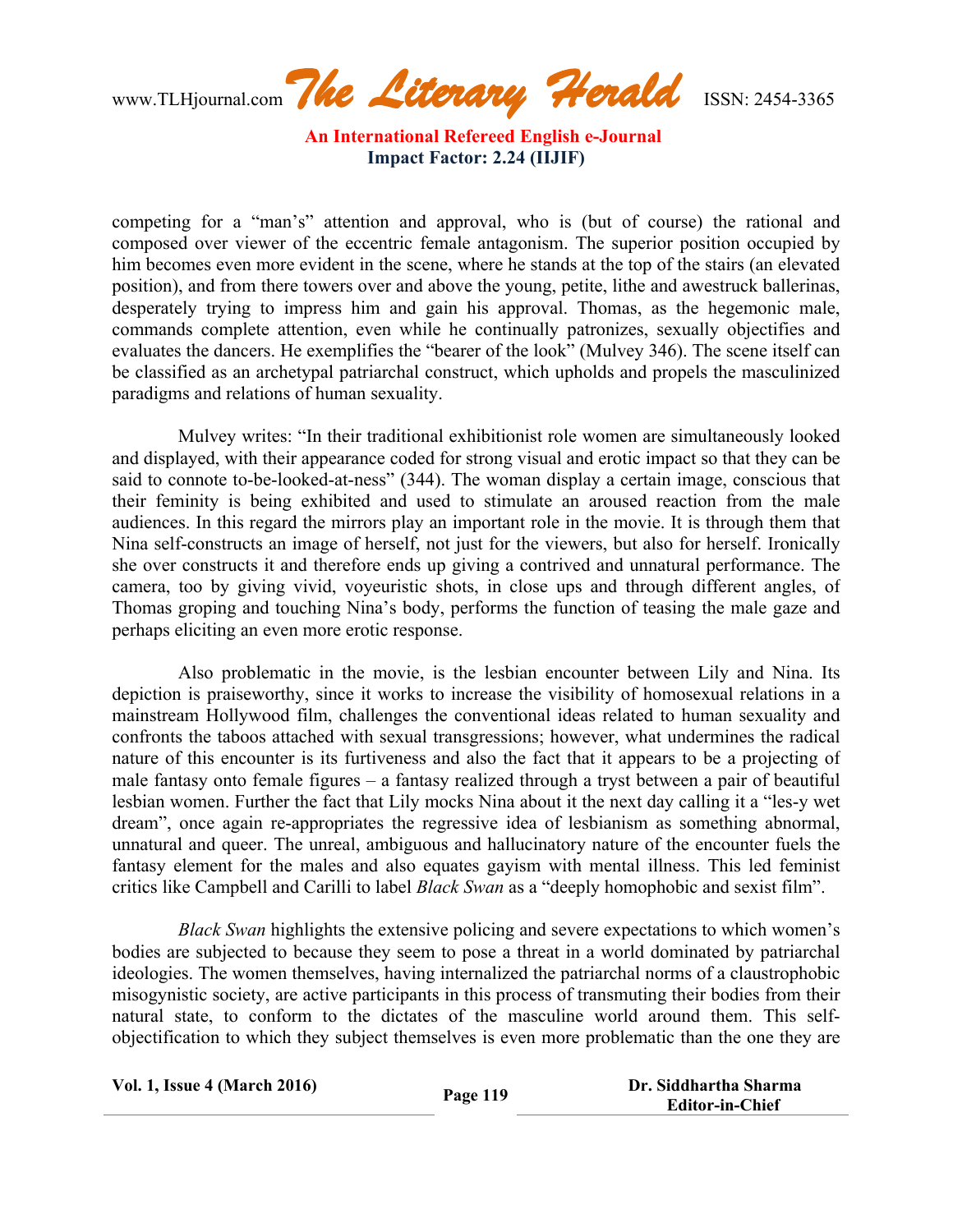www.TLHjournal.com*The Literary Herald*ISSN: 2454-3365

subjected to. The mirrors present in Nina's home, in the studio and various other reflecting surfaces, can be seen as means to self-monitor and self-objectify. An example of the denial of the feminine body to rejoice in its natural grace and beauty is seen in the tragic and pathetic case of Beth, played by Winona Ryder. The film displays contempt for her as she has grown "old" and is unable to play the role of an audience magnet any more. She is mocked as being "menopausal", even though she is only in her 30s. Beth's existence is shown to be one-dimensional. The only sphere from where she can derive any source of self-worth is that of the ballerina world, but she is replaced in favor of a fresher face. Unable to handle her retirement she throws herself in front of a bus and ends up at the hospital in a mutilated condition. From Nina's role-model, she gets transformed into a psychotic monstrous image of her hallucinations. Thus, in *Black Swan* we see, "a cultural, symbolical world with opportunities, very narrowly defined, to obtain heroism, within a context of meaning conferring, presumably death denying world view" (Goldenberg 112).

The only person in the movie who is able to transcend the narrowness of this world and its rigorous norms is Lily – a confident, sensual and passionate woman, comfortable with her sexuality. From the moment Lily enters the movie, she poses a very tangible threat to Nina. Her arrival coincides with the gradual unraveling of Nina's mind and her succumbing to her violent and destructive paranoia. Lily is the quintessential black swan – the evil lustful twin of the white swan. Lily's role in the move is to portray the "double" or "doppelganger" of Nina. There is a constant submerging of their identities, which reaffirms Aronofsky's belief that sexuality cannot be reduced in dichotomies of black and white; blackness and whiteness, innocence and lust, moral and amoral, continually overlap. A classic example of this can be seen during the sexual encounter between Nina and Lily: when Nina gazes up at Lily, she imagines her transforming into an image of herself – this is a clear indicator of Nina's paranoia and also of her final metamorphosis into her counterpart - the black swan. Nina's dazzling performance as the black Swan, at the end, a feat that earns her a standing ovation and her passionate kissing of Thomas, an act irreconcilable with the white swan, is further proof of the fact that her metamorphosis is complete and absolute.

The difference between Lily and Nina becomes even more evident when we see Lily eating a hamburger without cringing or feeling guilty, while Nina displays an almost despotic fear of food. There are clear indications that she is a bulimic and suffers from anorexia nervosa. Eating disorders of these natures are often prone to result in psychological ailments like schizophrenia and paranoia, as we see in the case of Nina. The society attunes women in such a way that without even realizing it they become victims of an excessively look obsessed culture, which molds them to into narcissistic beings, fixated upon achieving the perfect body. We are continually bombarded with images of skinny, malnourished, starved, emaciated, airbrushed models and they become idols to young women. These appear to be unfortunate symptoms of a

| <b>Vol. 1, Issue 4 (March 2016)</b> | Page 120 | Dr. Siddhartha Sharma  |
|-------------------------------------|----------|------------------------|
|                                     |          | <b>Editor-in-Chief</b> |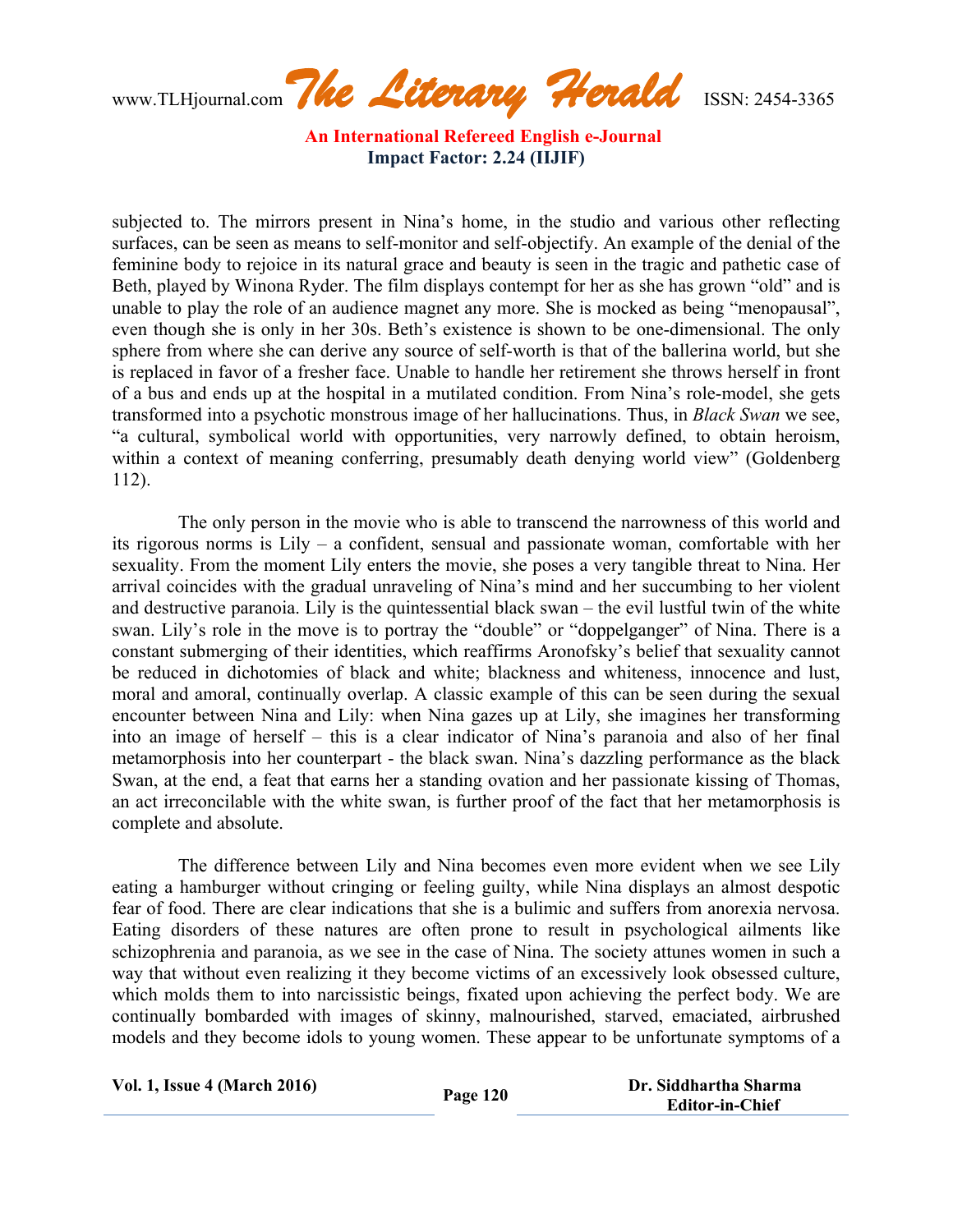www.TLHjournal.com*The Literary Herald*ISSN: 2454-3365

highly misogynistic culture, where women are treated as mere sexed up bodies. What women must realize is that in objectifying themselves, they give up on living fully; an excessive preoccupation with appearance diminishes lived experience. Nina's death in the movie can in fact be interpreted as, "an act of distancing oneself from ones natural body physic to achieve bodily perfection" (Goldenberg 113). But perfection is much more than the physicality of appearances, it's something felt and experienced. Throughout the movie, Nina strives for perfection but this awareness comes to her only at the end when she says, "I felt it. I was perfect".

Another classic trope used in *Black Swan*, is that of the female as a monstrous figure, who suffers a lack. This has been used since time immemorial in Western cinema, in movies like the *Exorcist, Gingersnaps and Carrie*. It takes its basis and shape from Freud's psychoanalytic theory related to gender differentiation. Freud posits that the female identity is created at the moment she realizes that she lacks a phallic symbol. She thus finds this difference to be a "ground of her inferiority", one that according to Freud, she is never able to recover from. For the boy on the other hand, the absence of a penis in a creature so similar to him, solicits horror, and the girl becomes synonymous to a monstrous figure, embodying the threat of castration. Over the years many feminist critics, have repudiated and challenged the Freudian theories, for the reductive stance they take on women<sup>3</sup>. A woman's identity cannot be considered to be constructed and centered on a masculine symbol and prerogative. *Black Swan* instead of questioning or problematizing the Freudian analysis reaffirms it. Nina's body is constructed as a source of horror, simply because of its feminine form. Diane Mortimer writes that in *Black Swan*, "the breaking of bodies can be read as a portrayal of the fear of castration that threatens boys when they view the young girl as a figure who has lost her penis" (5). Since the beginning of the movie, even before she becomes a prima ballerina, Nina is shown to be at odds with her body. There is repeated bleeding and breaking of many of the phallic body parts – toes are broken, fingers crack, legs shatter - and there is incessant scratching and vomiting.

Barbara Creed, in *The Monstrous Feminine*, had theorized that from being a passive symbol of castration, women can get transformed into self-empowering agents posing the threat of castration - a tendency displayed by Reagan in *Exorcist*. In *Black Swan* however, any such subtext seems to be absent. When Nina stabs herself at the end and is seen removing a shard of glass from her intestine, she does turn into a castrating agent, if we take the shard of glass to signify a castrated phallus, however rather than castrating the patriarchal male, Thomas, whose masculinity should have been the focus of inquiry, she castrates herself - a woman - thereby denying any opportunity of female redemption. Nina also displays symptoms of penis envy; the objects she steals from Beth's room – a lipstick and a filer - have an uncanny resemblance to the phallic symbol. They once again reemphasize her desire for a penis.

| <b>Vol. 1, Issue 4 (March 2016)</b> | Page 121 | Dr. Siddhartha Sharma  |
|-------------------------------------|----------|------------------------|
|                                     |          | <b>Editor-in-Chief</b> |